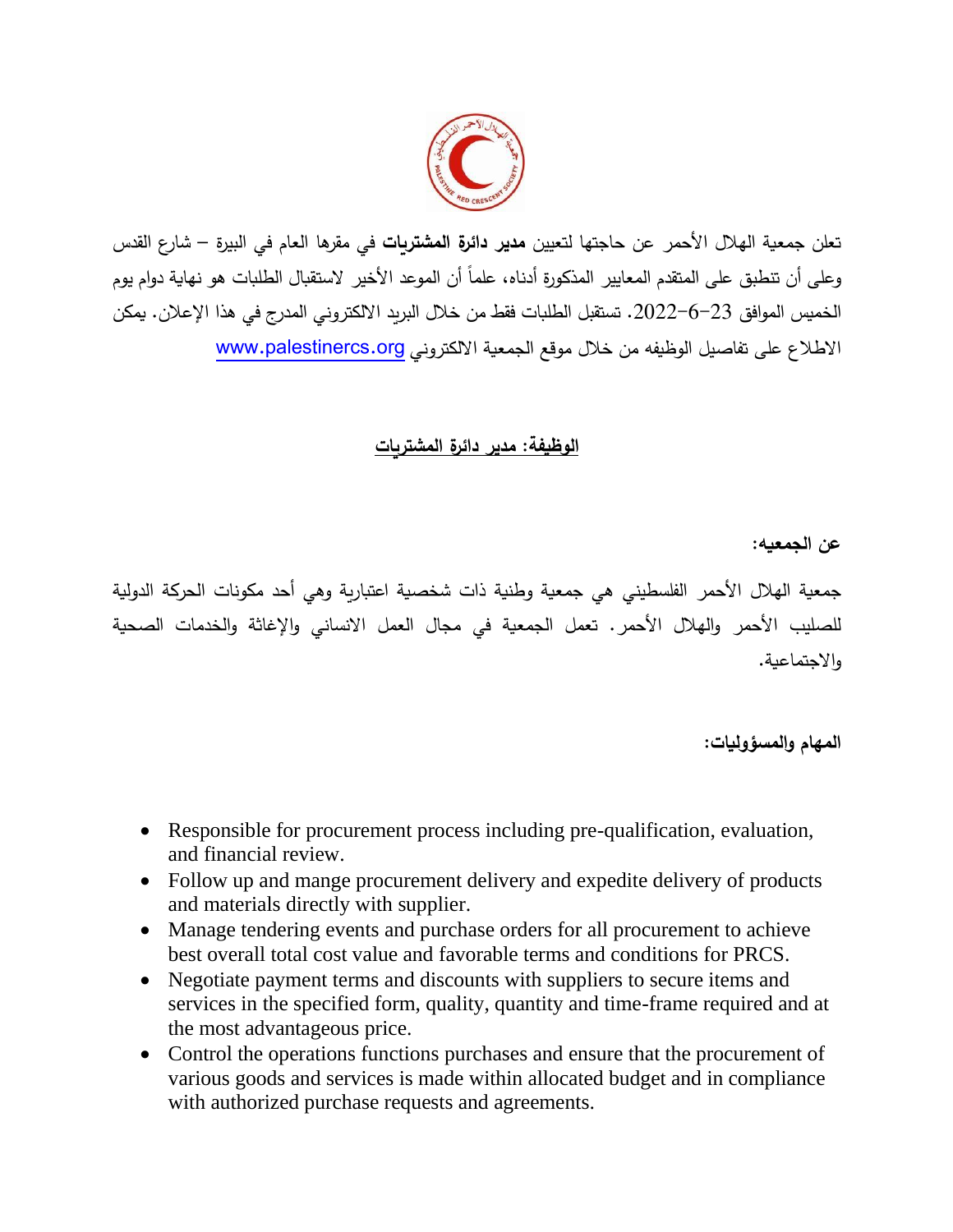

- Monitor supplier performance in accordance with schedule commitments, contractual requirements and quality standards.
- Coordinate with Warehouse functions in regards to the returned/ unused equipment's and machinery from sites and projects.
- Prepare analytical, customized and general reports related to procurements performance to Top Management to use as reference for relevant strategic decision-making.
- Ensure procurement and logistical compliance with all donor regulations.
- Develop, Evaluate, and execute new improved procurement strategies across all channels of purchasing.
- Perform cost analysis and set appropriate benchmarks.

**المؤهالت والخبرة المطلوبة:** 

- Bachelor's or Master's Degree in Business, Finance, logistics, supply Chain Management, or similar field.
- At least (7) years proven experience in Procurement, Bidding, and Tendering.
- Demonstrated knowledge and track record pertaining to procurement contracts and invoicing.
- Strong outstanding negotiations skills.
- Problem solver with a strong analytical mindset.
- Strong understanding communications interpersonal and leadership skills
- Excellent verbal and written communications skills in English are required.